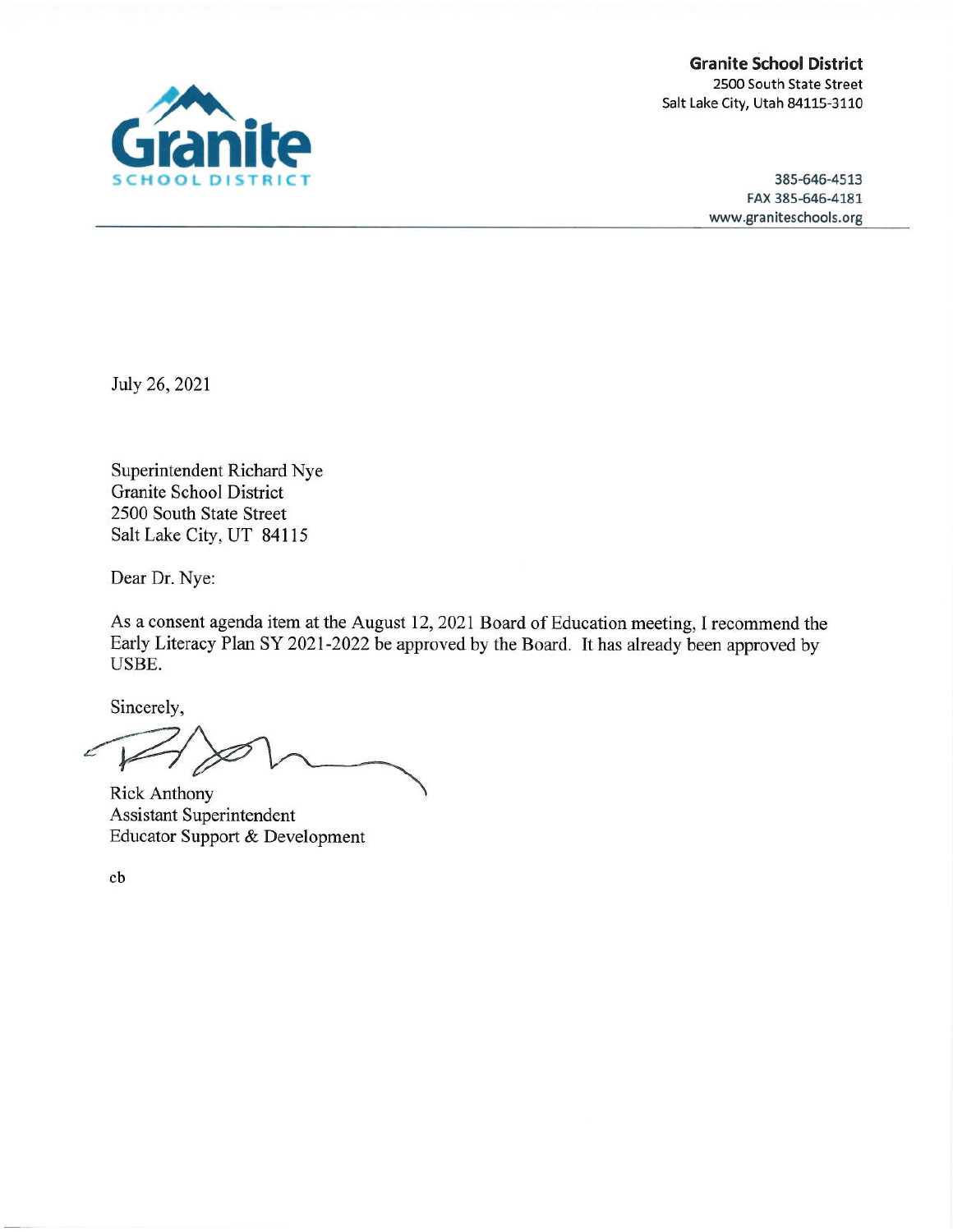# *EARLY LEARNING PLAN 2021-2022*

# **LEA Name: Granite School District**

# **Date of Expected Local Board Approval: August 12, 2021**

## **Directions:**

- *To support LEAs in successful completion of this plan, a Look Fors Document has been created and can be found here:<https://drive.google.com/file/d/1UPrrElZJrXX73aotjbFWh-icRtqUfqC-/view?usp=sharing>*
- *Submission of an Early Learning Plan (sections A, B, and C) is required for each LEA regardless of applying for funding.*
- *Submission of Section D is optional depending on the LEA's intent to apply for PreK-3 Professional Learning Funds.*

**Funds Being Applied for:** *Check all that apply.*

**Early Literacy Program Funds** 

 **DISTRICT ONLY - Matching Funds:**

| Program                                                          | <b>Amount Matching</b> | Levy                    |
|------------------------------------------------------------------|------------------------|-------------------------|
| $\boxtimes$ Low Income Program<br>$\boxtimes$ Low Income Program | \$1,979,727.24         | <b>Board Local Levy</b> |
| $\boxtimes$ Guarantee Program                                    | \$1,705,611.16         | <b>Board Local Levy</b> |

**PreK-3 Professional Learning Funds** 

**Submission of Early Learning Plan: [Pathways to Early Learning Program \(ELP\) Plan](https://docs.google.com/document/d/1UqeTZmm4eYFXyZPXL6Z3vSh5v2XRdz7PP2r1mgy9Uf0/edit?usp=sharing)  [Submission and Approval](https://docs.google.com/document/d/1UqeTZmm4eYFXyZPXL6Z3vSh5v2XRdz7PP2r1mgy9Uf0/edit?usp=sharing)**

● Submission on or before August 1st: For ELP **preapproval**, submit your plan as a WORD document to [earlylearning@schools.utah.gov](mailto:earlylearning@schools.utah.gov) **by August 1st***.*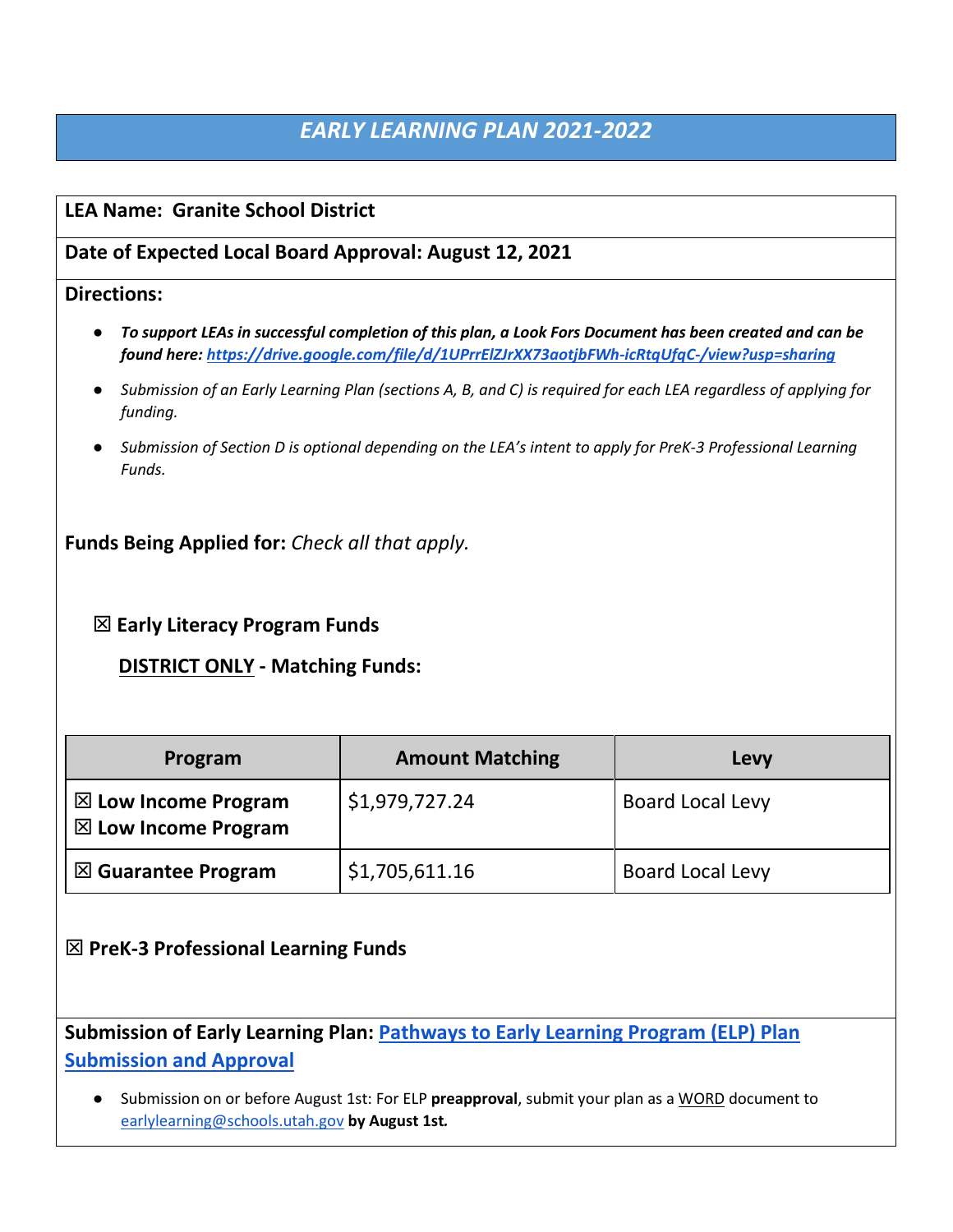- Submission after August 1st: For ELP **final approval**, submit your plan (as an attachment), budget, and local board minutes (as an attachment) in<https://utahgrants.utah.gov/> **no later than September 1st by 5 p.m.**
- Goals must be submitted into the Data Gateway Early Literacy Page<https://datagateway.schools.utah.gov/> **no later than September 1st by 5 p.m.**

**Submission of Professional Learning Grant Budget:** 

● Submit the Professional Learning Grant budget in<https://utahgrants.utah.gov/> **no later than September 1st by 5 p.m.** 

**\*Note - if applications are not concise, include excessive detail, or are too long, they will be sent back for consolidation prior to being reviewed.** 

# *SECTION A: EARLY LITERACY*

**1. List core instruction (tier 1) components for grades K-3 in the following areas:** 

| <b>Core Area</b>                 | <b>Duration</b>                                   | <b>Frequency</b>                                                                                                                        | <b>Grades</b> | <b>Evidence-based Curriculum</b>                                                                                                                                             |
|----------------------------------|---------------------------------------------------|-----------------------------------------------------------------------------------------------------------------------------------------|---------------|------------------------------------------------------------------------------------------------------------------------------------------------------------------------------|
| Phonological<br><b>Awareness</b> | $10 - 15$<br><b>Minutes</b>                       | Daily in<br>whole<br>group and<br>small<br>group,<br>Grades 2-3:<br>as needed<br>in small<br>group or<br>individual<br>student<br>basis | $K-1^{st}$    | • Wonders<br>• Phonemic Awareness: Kindergarten Curriculum by<br>Michael Heggerty<br>• Phonemic Awareness: Primary Curriculum by Michael<br>Heggerty (1 <sup>st</sup> Grade) |
| <b>Phonics</b>                   | $K-1st$<br>30 minutes<br>Grades 2-3<br>20 minutes | K-2- Daily in<br>whole<br>group and<br>small<br>group,<br>Grade 3 as<br>needed in<br>whole<br>group and<br>small group                  | $K-3$         | • Wonders<br>• 95% Group - Advanced Phonics / Multisyllable Routine<br>Cards                                                                                                 |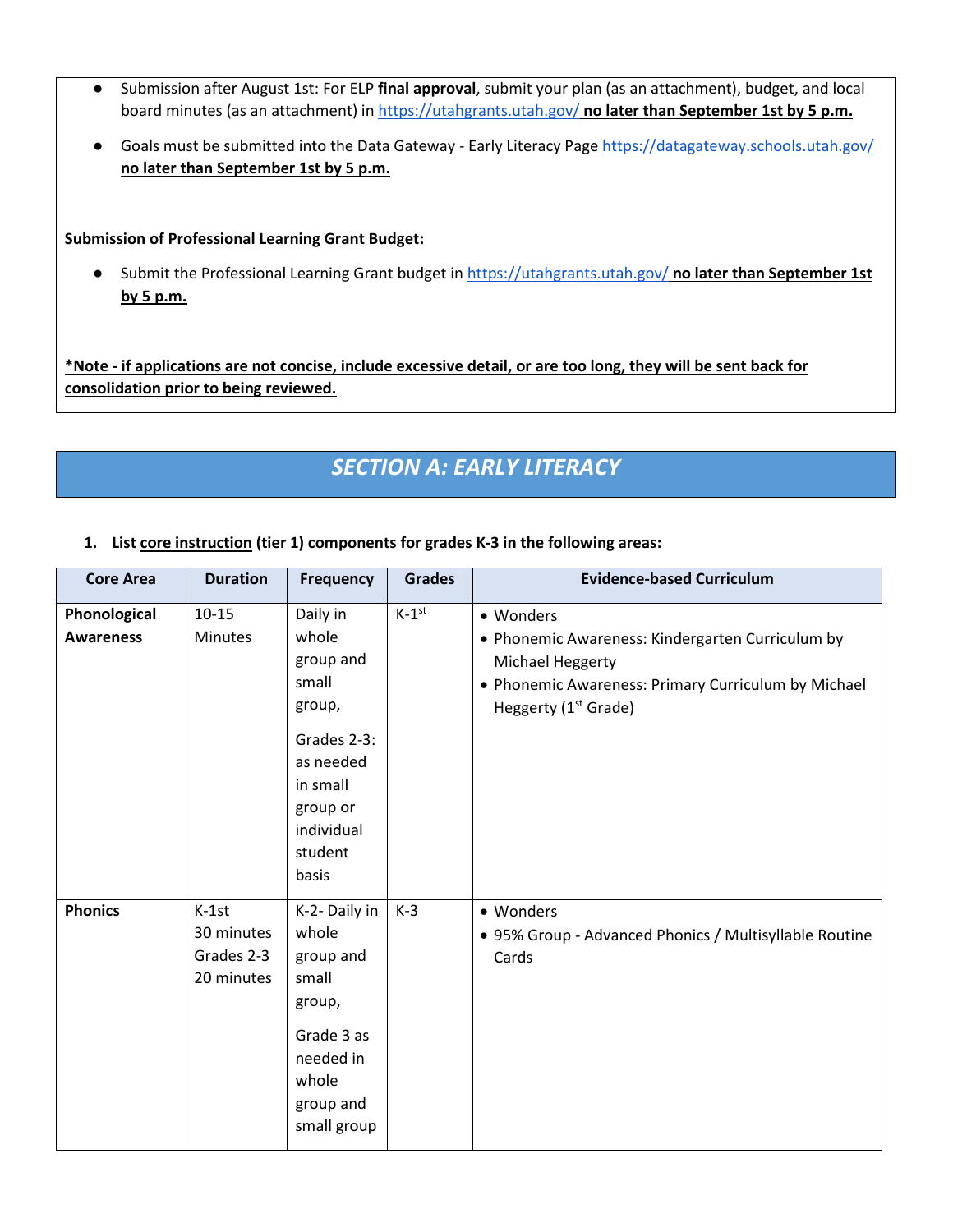| <b>Fluency</b>       | 15-20      | Daily | $K-3$ | • Wonders |
|----------------------|------------|-------|-------|-----------|
|                      | minutes    |       |       |           |
| <b>Vocabulary</b>    | 30 minutes | Daily | $K-3$ | • Wonders |
|                      |            |       |       |           |
| Comprehension        | 30 minutes | Daily | $K-3$ | • Wonders |
| <b>Oral Language</b> | Embedded   | Daily | $K-3$ | • Wonders |
|                      | Throughout |       |       |           |
|                      | The day    |       |       |           |
| <b>Writing</b>       | 30 minutes | Daily | $K-3$ | • Wonders |
|                      |            |       |       |           |

## **2. In a single paragraph, explain how literacy assessments are used for core (tier 1) instruction to make instructional decisions and ensure interventions are aligned to students' diagnostic needs.**

The benchmark tests determine if a student is proficient. Students that are proficient will benefit from strong core tier one instruction. If a student is non-proficient, the GSD Decision Tree (see attachment) outlines appropriate diagnostic assessments to determine the area of deficiency. Interventions are implemented at the lowest area of non-proficiency. Students are progress monitored to ensure instruction is addressing student needs.

- Acadience Reading Benchmarks
- Acadience Reading Progress Monitoring
- Granite Benchmarks
- KEEP Kindergarten Assessment
- RISE testing in  $3^{rd}$  grade
- GSD Decision Tree (includes diagnostic assessments, i.e. Core Phonics Screener, Spelling inventory, Phonological Awareness Screening Test – PAST, Heggerty Phonemic Awareness assessments for K & 1, etc.)
- Teacher created formative assessments

## **3. In a single paragraph for each tier below, describe the evidence-based intervention system available to students struggling to reach grade-level benchmark goals in reading.**

#### **Tier 2:**

The multi-tier system of support process is used to identify the level of support for struggling students. The Reading Intervention Plan (see attachment) is implemented to align evidence-based interventions to student needs for Tier II. Students receive additional daily instruction for 20-30 minutes (Additional time and intensity with targeted focused small group instruction). Tier II instruction is provided by the classroom teacher, interventionist, special ed teacher, or paraprofessional. Progress monitoring is done weekly. Student progress is re-evaluated by the student support team every six weeks to determine if adequate progress is made toward student's goal. The team decides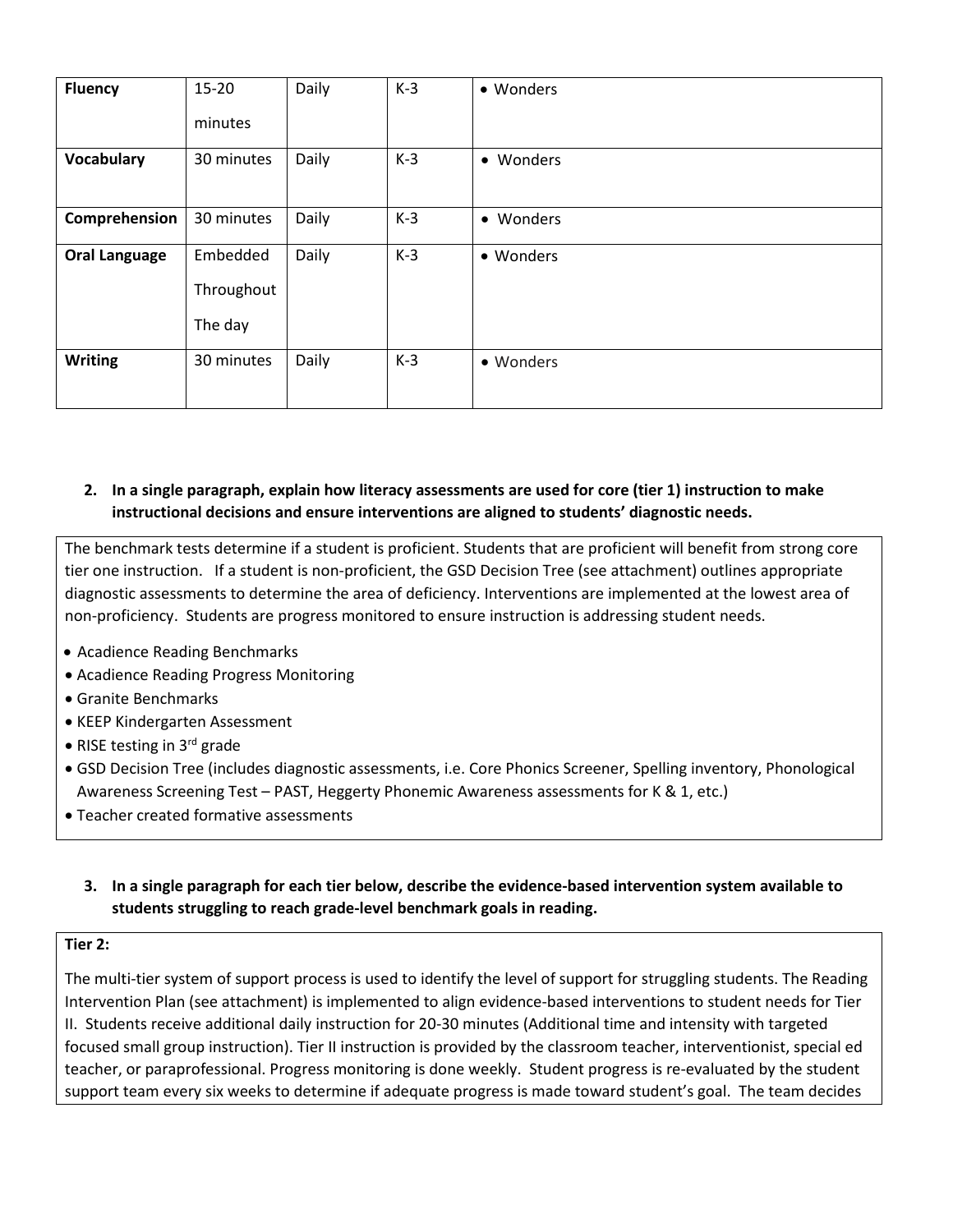if the student needs to continue intervention, if modifications need to be put in place, if a student needs more intensive support, or if core instruction followed with close progress monitoring will support student needs.

- Wonders (Gold Band)
- Wonder Works
- Wonders ELD
- Wonders Tier II intervention materials
- Wonders Foundational Skills Kit (grades 2-3)
- Phonics Template with Phonics 2.0 and Phonics Lesson Resource Pages
- 95% Phonics Chip Kit Basic
- 95% Phonics Chip Kit Advanced
- Multisyllabic Advance Phonics (95% Group Advanced Phonics / Multisyllable Routine Cards; Rewards)
- Phonics for Reading Levels 1, 2, and 3
- Step Up to Writing
- 6 Minute Solution
- CORE Teaching Reading Sourcebook

#### **Tier 3:**

The multi-tier system of support process is used to identify the level of support for struggling students. The Reading Intervention Plan (see attachment) is implemented to align evidence-based interventions to student needs for Tier III. Students receive additional daily instruction for 30-50 minutes (Further additional targeted focused small group instruction). Tier III instruction is provided by an interventionist, special ed teacher, or paraprofessional. Progress monitoring is done weekly. Student progress is re-evaluated by the student support team every six weeks to determine if adequate progress is made toward student's goal. The team decides if the student needs to continue intervention, if modifications need to be put in place, if a student needs more intensive support, or if core instruction followed with close progress monitoring will support student needs.

- Phonics Template with Phonics 2.0 and Phonics Lesson Resource Pages
- Early Interventions in Reading
- Phonics for Reading Levels 1, 2, and 3
- Reading Mastery
- Language for Learning, Language for Writing, and Language for Thinking
- Step Up to Writing
- Barton
- Wilson
- Orton Gillingham
	- **4. Describe in one paragraph, the professional learning opportunities that will be provided for K-3 teachers, literacy coaches, and interventionists to support meeting Early Literacy goals.** *These funds cannot be used for faculty or staff in grades 4-6.*

Professional development opportunities will be provided for teachers and coaches in the following areas:

- Phonics Lesson Template and Phonics 2.0 resources
- Phonemic awareness
- Utilizing GSD Resources pages
- Multisyllabic Advanced Phonics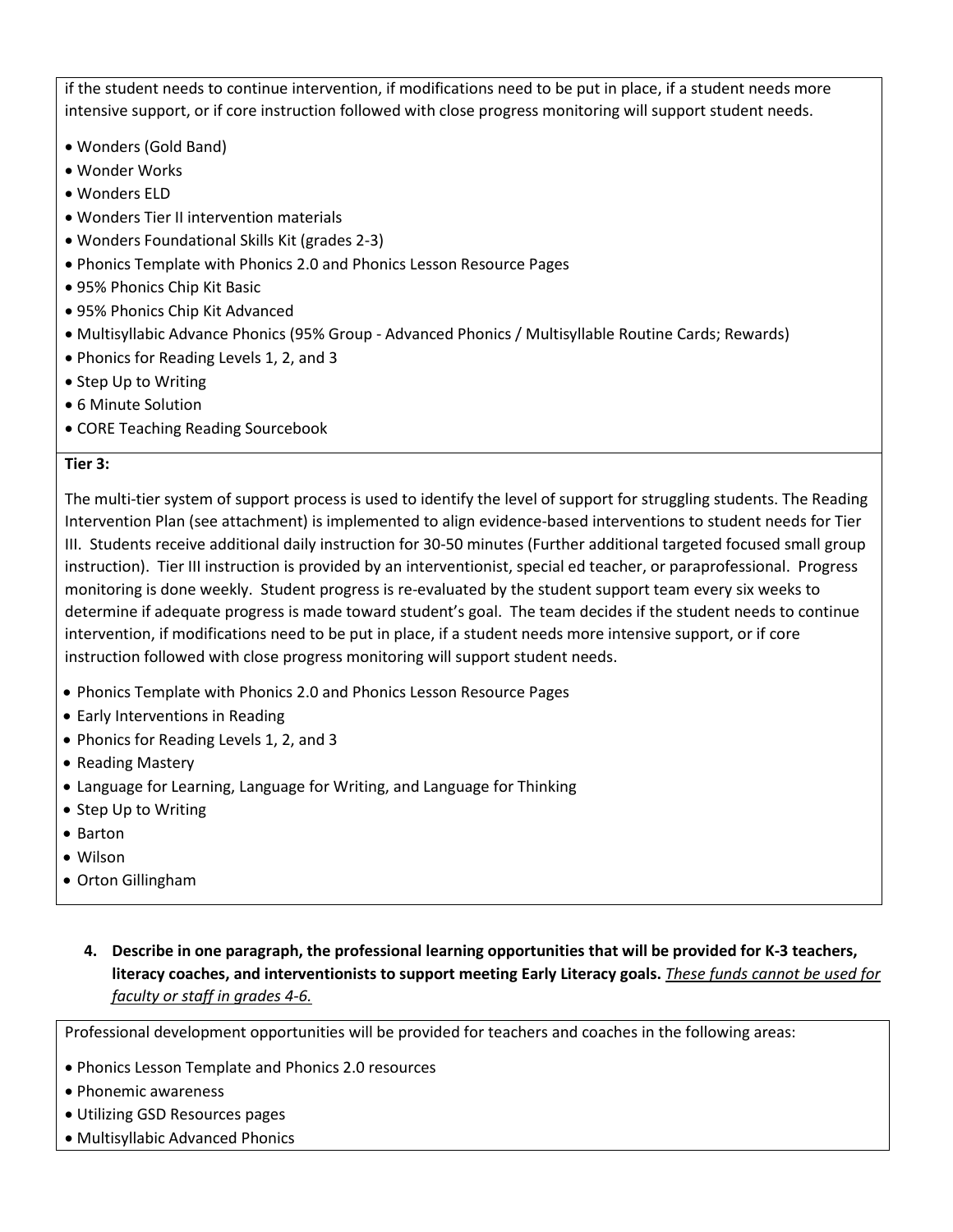#### • Dyad Reading

- Data and how it informs literacy instruction
- Basic and Advanced Coaching
- Wonders implementation

# *SECTION B: EARLY MATHEMATICS*

#### **1. What evidence-based curriculum is being used in K-3 mathematics?**

- HMH GoMath
- Elementary and Middle School Mathematics: Teaching Developmentally Children's (Van De Walle)
- Principles to Actions; Catalyzing Change in Early Childhood and Elementary Mathematics (NCTM)
- Making Sense of Mathematics (J. Dixon)
- Utah's Multi-Tiered System of Supports for Mathematics (USBE)
- Utah Major Works (USBE)
- Graham Fletcher Progressions Videos
- Progression Documents for the Common Core Standards

#### **2. Describe how the following mathematical components are incorporated in grades K-3.**

| <b>Mathematical Components</b>                                                                                          | <b>Evidence-based Strategies</b>                                                                                                                                                                                                                                                                                                         |
|-------------------------------------------------------------------------------------------------------------------------|------------------------------------------------------------------------------------------------------------------------------------------------------------------------------------------------------------------------------------------------------------------------------------------------------------------------------------------|
| <b>Conceptual Understanding: the</b><br>comprehension and connection of<br>concepts, operations, and relations.         | • Number Talks (S. Parrish)<br>• Cognitively Guided Instruction (T. Carpenter)<br>• Beaded Number Line (N. Newton)<br>$\bullet$ ST Math<br>• Basic Math Facts for Addition & Multiplication (S. O'Connell)<br>• Building Fact Fluency (G. Fletcher)                                                                                      |
| <b>Procedural Fluency:</b> the meaningful,<br>flexible, accurate, and efficient use<br>of procedures to solve problems. | • Number Talks (S. Parrish)<br>• Build Math Minds (website)<br>• Fluency through Flexibility (C. Thondevold)<br>• Choral Counting (M. Franke)<br>• Basic Math Facts for Addition & Multiplication (S. O'Connell)<br>• Figuring Out Fluency in Mathematics<br>• Math Fact Fluency (J. Bay-Williams)<br>• Math Running Records (N. Newton) |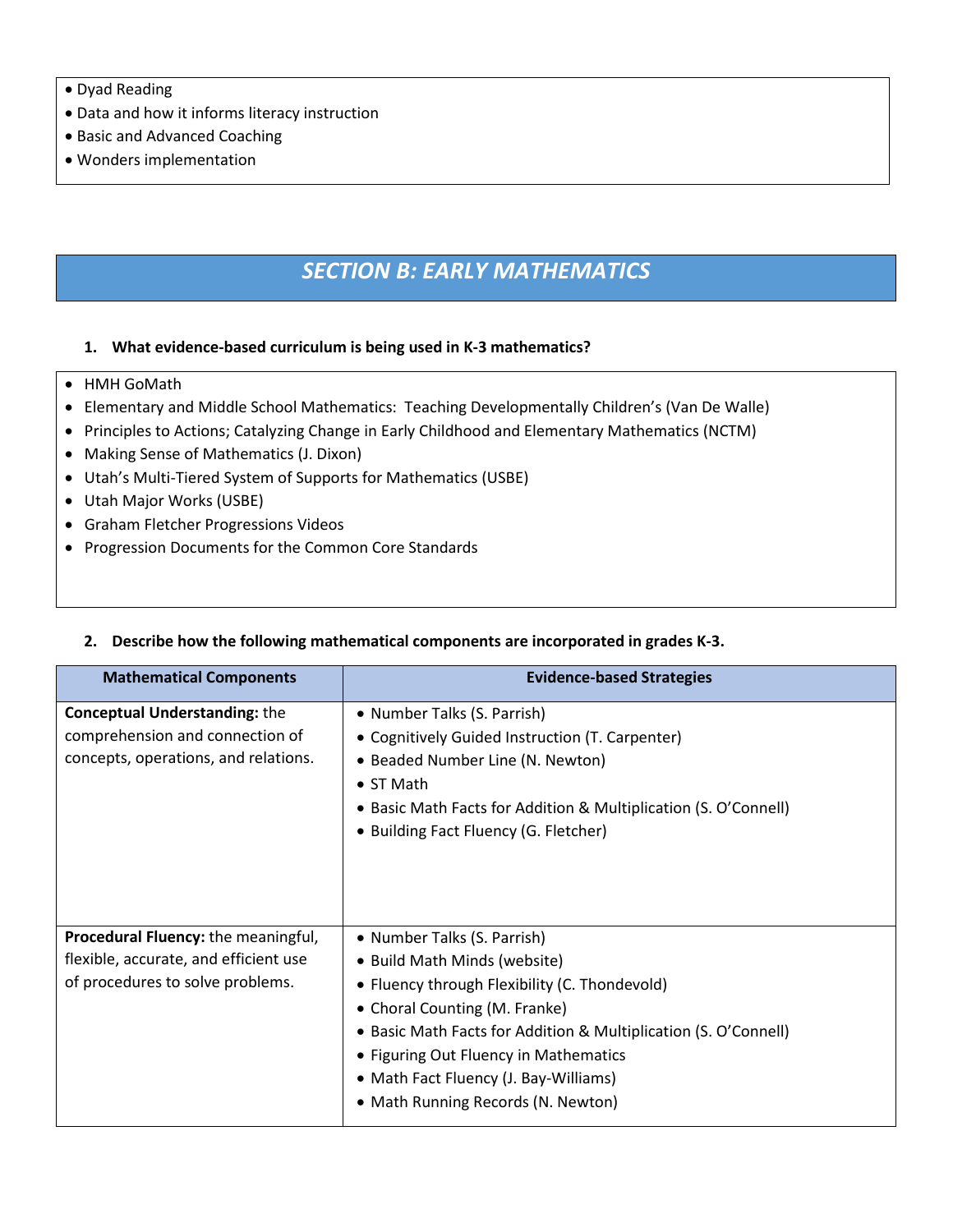| <b>Strategic and Adaptive Mathematical</b><br>Thinking: the ability to formulate,<br>represent, and solve mathematical<br>problems with the capacity to justify<br>the logic used to arrive at the solution. | • Putting the Practices into Action (S. O'Connell)<br>• Math Investigation Centers (Granite School District)<br>• Standards for Mathematical Practices (NCTM)<br>• 5 Practices for Orchestrating Productive Mathematics Discussion (NCTM)<br>• Proficiency Based Learning (Granite School District)<br>• 3-Act Tasks (G. Fletcher) |
|--------------------------------------------------------------------------------------------------------------------------------------------------------------------------------------------------------------|------------------------------------------------------------------------------------------------------------------------------------------------------------------------------------------------------------------------------------------------------------------------------------------------------------------------------------|
| Productive Disposition: the ability to<br>see mathematics as useful and<br>worthwhile while exercising a steady<br>effort to learn mathematics.                                                              | • Mathematical Mind Sets (J. Boaler)<br>• Standards for Mathematical Practices (NCTM)<br>• Proficiency Based Learning (Granite School District)<br>• 3-Act Tasks (G. Fletcher)                                                                                                                                                     |

- **3. In a single paragraph, explain how mathematics assessments are used for core (tier 1) instruction and intervention to make instructional decisions and ensure interventions are aligned to students' diagnostic needs.**
- Acadience Mathematics Benchmarks
- Acadience Mathematics Progress Monitoring
- Granite School District Benchmarks
- KEEP Kindergarten Assessment
- RISE testing 3<sup>rd</sup> Grade
- Teacher created formative assessments (Proficiency Based Learning)
- USBE Formative Assessments
- GSD Math Decision Tree
- Learning Progressions for Early Numeracy Concepts and Number Relationships
- Math Investigation Centers
- Mathematics Core Guides (USBE)

The assessments listed above help teachers determine if a student is proficient on math core standards. Students that are proficient are given the opportunity to extend their mathematical understanding of mathematical standards. If students are below proficient, the GSD Math Decision Tree outlines appropriate interventions to support their learning.

**4. In a single paragraph for each tier below, describe the evidence-based intervention system available to students struggling to reach grade-level benchmark goals in mathematics.**

### **Tier 2:**

Daily for 20-30 minutes (Additional time and intensity with targeted focused small group instruction). Students may need supplemental instruction and support (enrichment or intervention) that is systematically aligned with focused grade-level core standards. Enrichment could include instructional strategies that deepen and extend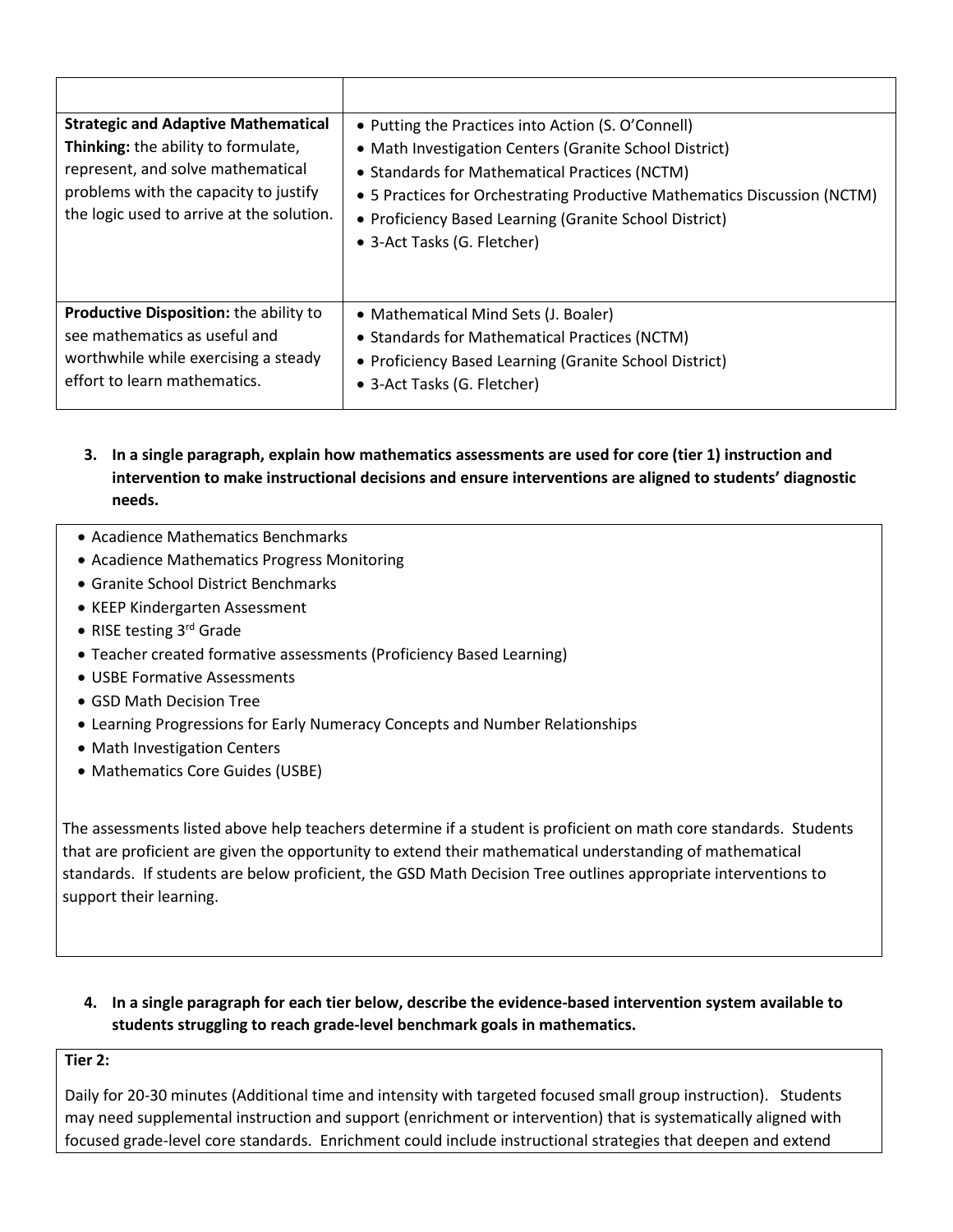student understanding. Strategic and intensive interventions include explicit instruction to connect student understandings already developed during Tier 1 instruction. Tier 2 instruction would be provided by the classroom teacher or student support team. Acadience Math cut scores for below and well below will be used to identify students needing Tier 2 supports and as exit criteria for this additional support.

- GSD Math Decision Tree
- Learning Progressions for Early Numeracy Concepts and Number Relationships
- Mathematics Core Guides (USBE)

#### **Tier 3:**

Daily for 30 minutes (Further additional explicit, intense, and targeted instruction on specific concepts.) Only a few students may need more intensive, individually responsive instruction than provided in Tier 2 instruction. Tier 3 instruction is focused on grade-level standards, which may include pre-requisite skills as needed. It is frequent and ongoing, but not permanent, based on monitoring of student progress. Tier 3 instruction is provided by the student support team and the classroom teacher. Acadience Math cut scores for below and well below will be used to identify students needing Tier 3 supports and as exit criteria for this additional support.

- GSD Math Decision Tree
- Learning Progressions for Early Numeracy Concepts and Number Relationships
- Mathematics Core Guides (USBE)

# *SECTION C: LOCAL GOALS*

**Requirements per 53F-2-503: Goals must be measurable, address current performance gaps in student literacy data, and include specific strategies for improving outcomes.**

*For literacy goals only, include early intervention K-3 software if being used.* 

#### **Goal Sentence Frame:**

**By [date], [who is responsible] will [what will change and by how much--measurable] by [how--which evidence-based strategy(ies) will be used, including early reading software if being used] to [why—for what purpose].**

#### **1. Early Literacy Goal** *(required)*

By June 2, 2022 Granite School District will increase the percentage of  $1<sup>st</sup>$  grade students at or above benchmark on the Acadience Reading composite by 13% by providing ongoing professional learning instructional coaching to 1st grade teachers. This will include instruction on LETRS, Heggerty PA, Phonics 2.0, and effective phonics routines,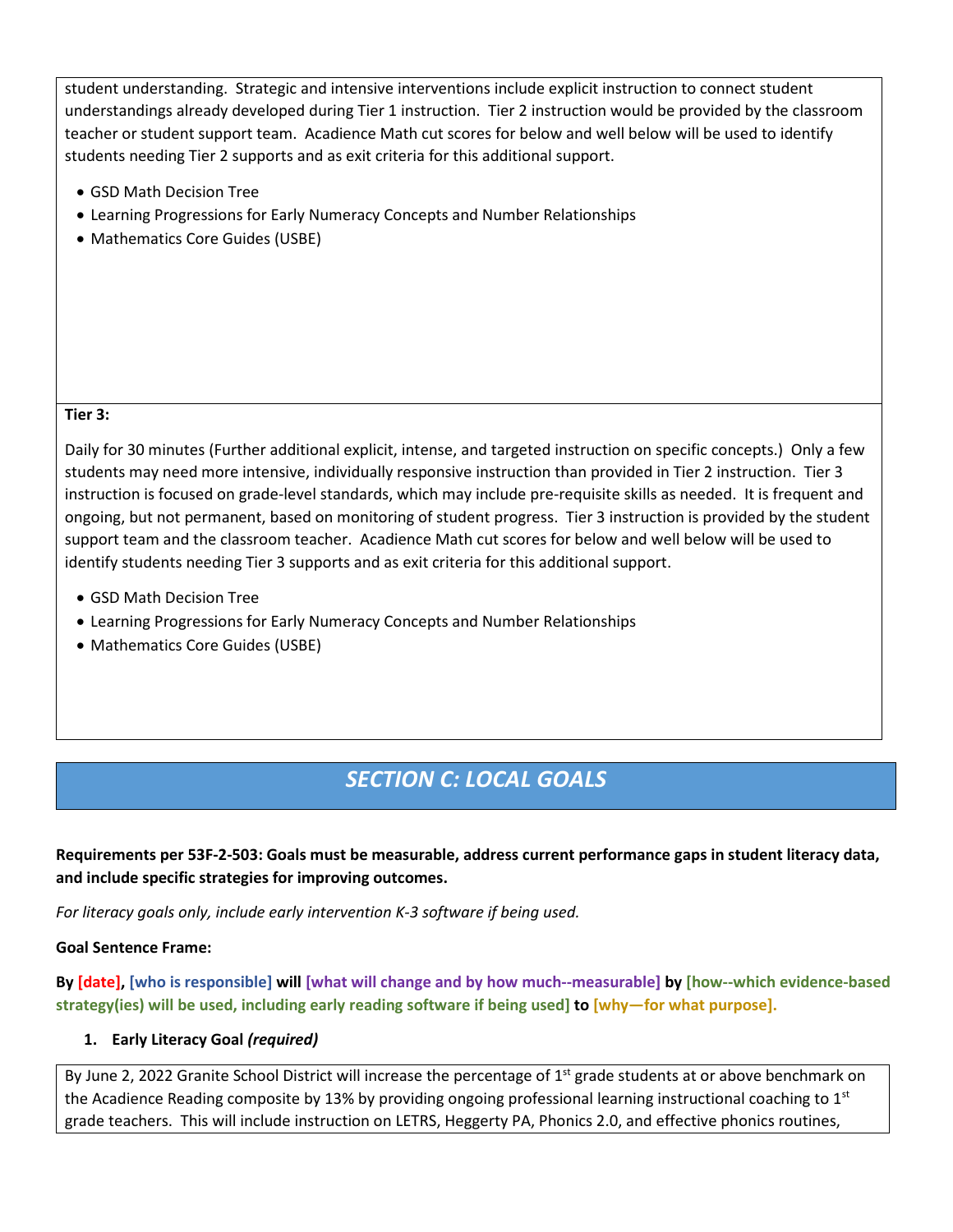along with classroom observations and providing teachers feedback on their implementation of explicit phonics instruction. The purpose will be to reduce the percentage of students who did not master PSF and/or NWF and who are not on benchmark by the end of first grade.

## **2. Early Literacy Goal** *(required)*

By June 2, 2022 Granite School District will increase the percentage of kindergarten students at or above benchmark on the Acadience Reading composite by 19% by providing professional learning and instructional coaching to kindergarten teachers. This will include instruction on LETRS, Heggerty PA, Phonics 2.0, and effective phonics routines along with classroom observations and providing teachers feedback on their implementation of explicit phonemic awareness instruction. The purpose will be to reduce the percentage of students who did not master PSF and/or NWF and who are not on benchmark by the end of kindergarten. These students will also receive 20 minutes a week using Imagine Learning as a supplemental instruction to support their literacy needs.

### **General Assurances:** *Check all the boxes below***.**

 $\boxtimes$  The Early Learning Plan submitted has been reviewed and approved by your local school board in an open, public meeting.

 The Early Learning Plan must be submitted in Utah Grants along with local board approval minutes no later than September 1 by 5 p.m.

 $\boxtimes$  The Early Learning Goals must be submitted in the Data Gateway-Early Literacy page no later than September 1 by 5 p.m.

 $\boxtimes$  We understand our state growth goal for literacy is to achieve at least 60% of students in grades 1-3 making typical or better progress on Acadience Reading.

 $\boxtimes$  We understand that we will assess literacy and mathematics using state mandated assessments within the state required testing windows: before September 30, December 1- January 31, and mid-April - June 15.

 $\boxtimes$  We understand that we will submit our literacy and mathematics data and SIS special codes including if a student received or did not receive intervention by October 30, the last day in February, and June 30 annually.

 $\boxtimes$  We understand that we must implement evidence-based interventions for reading and mathematics if a student is scoring below or well below benchmark.

 We understand that if our plan is not approved by October 15, we forego our Early Literacy Program funds and Professional Learning Grant funds *(see R277-406)*.

 $\boxtimes$  We understand that we will report literacy and mathematics results to all parents of students in grades 1-3 three times per year following guidelines in R277-406.

 $\boxtimes$  We understand that if our LEA does not meet goal requirements laid out in state code and board rule for two consecutive years, our LEA will be required to participate in the System of Support.

 $\boxtimes$  Early Literacy Program funds shall only be used for early literacy interventions and supports in kindergarten through grade 3 that have proven to significantly increase the percentage of students who are proficient in literacy *(53F-2-503).*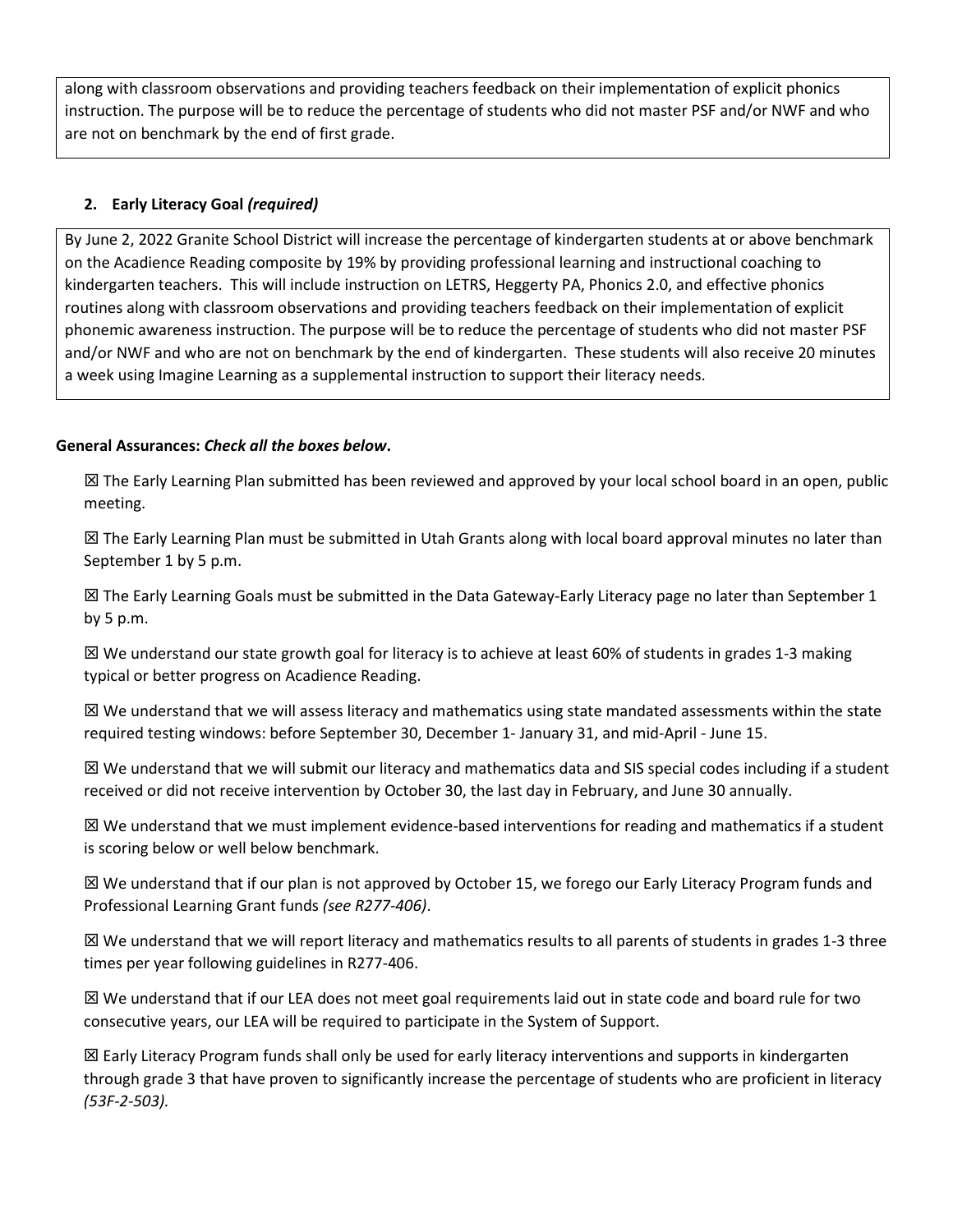We understand that if program money is used in a manner that is inconsistent with 53F-2-503, R277-406, 53F-5- 214, and R277-326 our LEA is liable for reimbursement for the amount of funds improperly used.

By submitting this form, I certify the information I provided on and in connection to this application is true, accurate and complete. I also understand that any false statements on this application I file with the Utah State Board of Education may be grounds for disqualification for Early Literacy Program funds.

# *SECTION D: PreK-3 PROFESSIONAL LEARNING*

Per state code 53F-5-214, the state board shall award grants to LEAs to provide teachers in preschool, kindergarten, and grades 1 through 3 with professional learning opportunities in early literacy and/or mathematics. Professional Learning must be a comprehensive, focused, sustained, and evidence-based approach to improving teachers' effectiveness in raising student achievement (Board rule R277-326). Evidence-based professional learning includes follow up and accountability from a coach/principal to ensure effective implementation and improvement in outcomes. For allowable expenditures, see R277-326. If choosing to receive these funds, you are required to complete a USBE survey of performance measures. Click [here](https://drive.google.com/file/d/1n3b19n6iVE7oC0QaxqG2ubICXpQmiSbV/view?usp=sharing) to see LEA estimated funding amounts.

# **Important Definitions per Board Rule:**

- **Evidence-based** a strategy that has demonstrated a statistically significant effect on improving student outcomes.
- **Focused**-professional learning that is targeted to strategies that align with an LEA's plan and goals that would best support improving outcomes.
- **Job-embedded**-learning that is during the workday and designed to enhance instructional practices with the intent of improving student learning outcomes.
- **Professional Learning**-a comprehensive, sustained, and evidence-based approach to improving teachers' and principals' effectiveness in raising student achievement.
- **Sustained**-multiple professional learning sessions with ongoing support for implementation of professional learning for long-term change.

### **Check appropriate boxes to indicate professional learning focus:**

| $\Box$ Early Literacy                        | <b>図 Early Mathematics</b>       |
|----------------------------------------------|----------------------------------|
| $\Box P$ $\Box K$ $\Box 1$ $\Box 2$ $\Box 3$ | ⊠1 ⊠2 ⊠3<br>⊠ P<br>$\boxtimes$ K |

**1. Describe how the professional learning opportunities are comprehensive, focused, sustained, job-embedded, and evidence-based (see definitions above).**

Professional learning opportunities will focus on math. These learning opportunities will support the MTSS process by concentrating on the administration, scoring, and interpretation of the Acadience Math assessment, usage of the GSD Math Decision Tree to guide instruction, and on evidence-based strategies for math. Funds will be spent on a K-3 Early Learning Math Coach who will develop and provide ongoing professional learning opportunities for school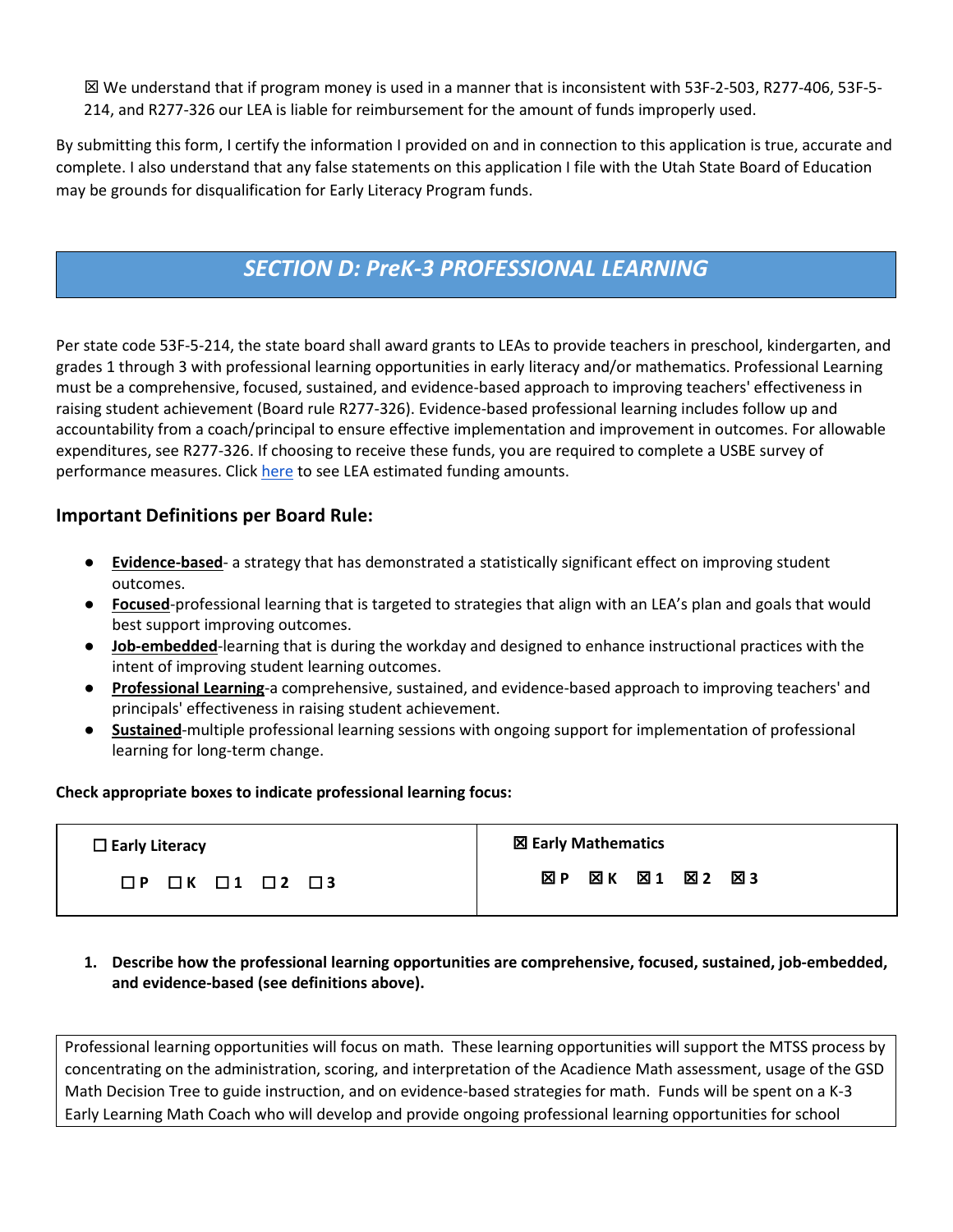teams. The learning will be sustained through multiple targeted professional learning sessions, PLC work, and jobembedded coaching with feedback.

**2. Describe how the professional learning opportunities are aligned with the Early Learning Plan and targeted to attain the state and local goals.** *(If choosing early math, there is no need to describe how it is targeted to attaining goals as there are no math goals this year, however the rest of this question still needs to be answered).* 

Professional learning opportunities will target K-3 mathematics. All K-3 teachers will receive training on the Acadience Math assessment. Schools will identify teachers or additional staff members to attend extended professional learning on the administration and scoring of the Acadience Math assessment. These school level experts, will support teachers in administration and scoring of the assessment during PLCs.

Based on initial results from the Acadience Math assessment, schools needing additional support will be identified and contacted by the Early Learning Math Coach to determine professional learning needs of grade level teams. Schools may also request professional learning for their grade level teams. All professional learning opportunities will target the evidence-based curriculum and strategies identified in our Early Learning Plan for math.

**3. Describe how your LEA intends to increase benchmark assessment scores and related outcomes through these professional learning opportunities.** 

This year we will be setting a baseline for math. However, we plan to increase student outcomes in math from BOY to EOY for students in K-3.

**4. Describe how the professional learning opportunities are aligned with th[e professional learning standards](https://www.schools.utah.gov/file/16da5004-199d-4380-9855-431722a7b425) set forth in 53G-11-303 and R277-519.**

| Learning Communities: occurs within<br>learning communities committed to<br>continuous improvement, individual<br>and collective responsibility, and goal<br>alignment | Teachers, coaches, and mentors will work together in PLCs to analyze<br>Acadience Math data and use this data to inform instruction to<br>improve outcomes for students. At a minimum, teachers meet in PLCs<br>every 2 weeks for 45 minutes.                                                                                                                                                                                                                                                                                                                                                                                                                                         |
|------------------------------------------------------------------------------------------------------------------------------------------------------------------------|---------------------------------------------------------------------------------------------------------------------------------------------------------------------------------------------------------------------------------------------------------------------------------------------------------------------------------------------------------------------------------------------------------------------------------------------------------------------------------------------------------------------------------------------------------------------------------------------------------------------------------------------------------------------------------------|
| Skillful Leaders: requires skillful<br>leaders who develop capacity,<br>advocate, and create support<br>systems, for professional learning                             | Instructional Leaders, school psychologist, and instructional coaches<br>will receive professional learning on the administration, scoring, and<br>analysis of the Acadience Math assessment. With this knowledge, they<br>will be able to support classroom teachers with questions regarding<br>scoring and analysis of the math assessment. The available<br>professional learning opportunities for math will be shared with<br>instructional leaders. Instructional leaders will select the professional<br>learning that will meet the needs of grade level teams. Instructional<br>leaders will be encouraged to attend professional learning for follow-<br>up with teachers. |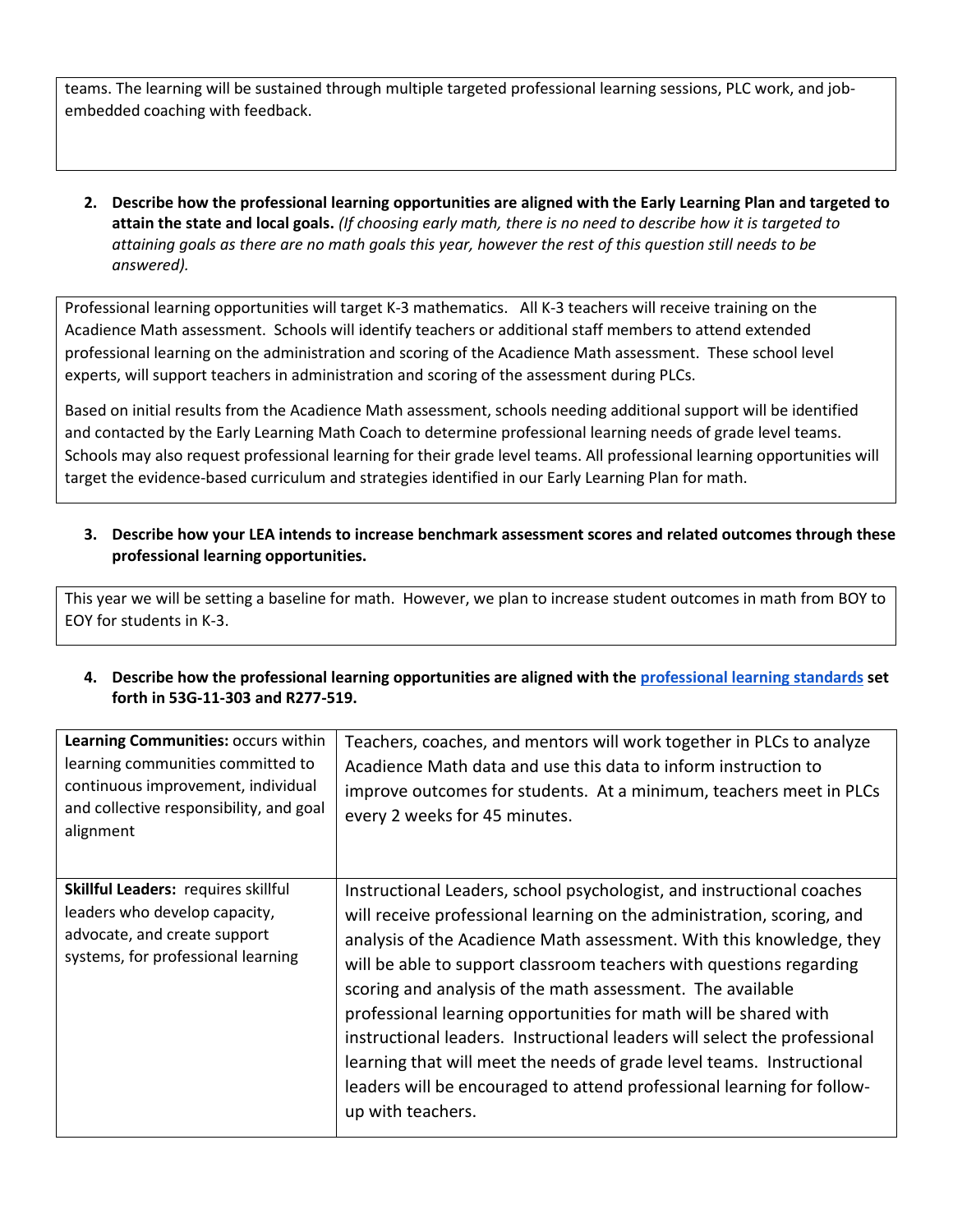| Resources: requires prioritizing,<br>monitoring, and coordinating<br>resources for educator learning                                                                                      | We will use the GSD Math Decision Tree to prioritize, monitor, and<br>coordinate professional learning targeted at improving educator<br>learning in math. Educators will be able to access professional learning<br>during the school day or afterschool, during PLCs, through job-<br>embedded coaching, or from Canvas courses or other online platforms.<br>Teachers will be compensated for time spent outside of contract time.<br>Initial professional learning will focus on the administration, scoring,<br>and analysis of the Acadience Math assessment and then later on the<br>evidence-based math strategies.                                |
|-------------------------------------------------------------------------------------------------------------------------------------------------------------------------------------------|------------------------------------------------------------------------------------------------------------------------------------------------------------------------------------------------------------------------------------------------------------------------------------------------------------------------------------------------------------------------------------------------------------------------------------------------------------------------------------------------------------------------------------------------------------------------------------------------------------------------------------------------------------|
| Data: uses a variety of sources and<br>types of student, educator, and<br>system data to plan, assess, and<br>evaluate professional learning                                              | Data from a variety of sources will be used to plan, assess, and evaluate<br>professional learning. School and district reports from Acadience Math<br>and GSD Quarterly Benchmarks will be used to identify areas of need,<br>plan professional learning and assess the effectiveness of the<br>professional learning. Educator level data will also be analyzed for the<br>impact of professional learning on instructional outcomes.                                                                                                                                                                                                                    |
| Learning Designs: integrates<br>theories, research, models of human<br>learning to achieve its intended<br>outcomes                                                                       | Professional Learning will be designed to meet the demands of the<br>adult learner. All professional learning opportunities will be planned<br>with the educator in mind and their background knowledge and<br>experience they bring to the learning experience. Each session will<br>include learning intentions and success criteria. Professional learning<br>will be organized to incorporate opportunities for educators to reflect,<br>converse with colleagues, and engage in activities that will support<br>them in the implementation of the new learning.                                                                                       |
| Implementation: applies research on<br>change and sustains support for<br>implementation of professional<br>learning for long-term change                                                 | Math coaches, instructional coaches, and mentors will provide job-<br>embedded ongoing professional learning through coaching. Coaches<br>and mentors will meet with teachers to examine their data, set goals,<br>and refine practice by implementing new instructional strategies for<br>math. Coaches and mentors will support teachers in implementing<br>new strategies by modeling, co-planning, co-teaching, and providing<br>teachers with feedback targeted on the implementation of new<br>instructional strategy.                                                                                                                               |
| <b>Outcomes: aligns with performance</b><br>standards for teachers and school<br>administrators; and performance<br>standards for students as described<br>in the core standards for Utah | We expect to increase collaboration between school instructional<br>leaders and teachers because of the professional learning. Working<br>together, teachers and instructional leaders will focus on increasing<br>student learning in math. Instructional leaders and teachers will use<br>data from the Acadience Math assessment to measure learning and<br>progress towards instructional goals. Instructional leaders will support<br>teachers in aligning math instruction to the Utah Core standards.<br>Teachers will use GSD Proficiency Based Teaching and Learning to<br>ensure student performance is also aligned to the Utah Core Standards. |